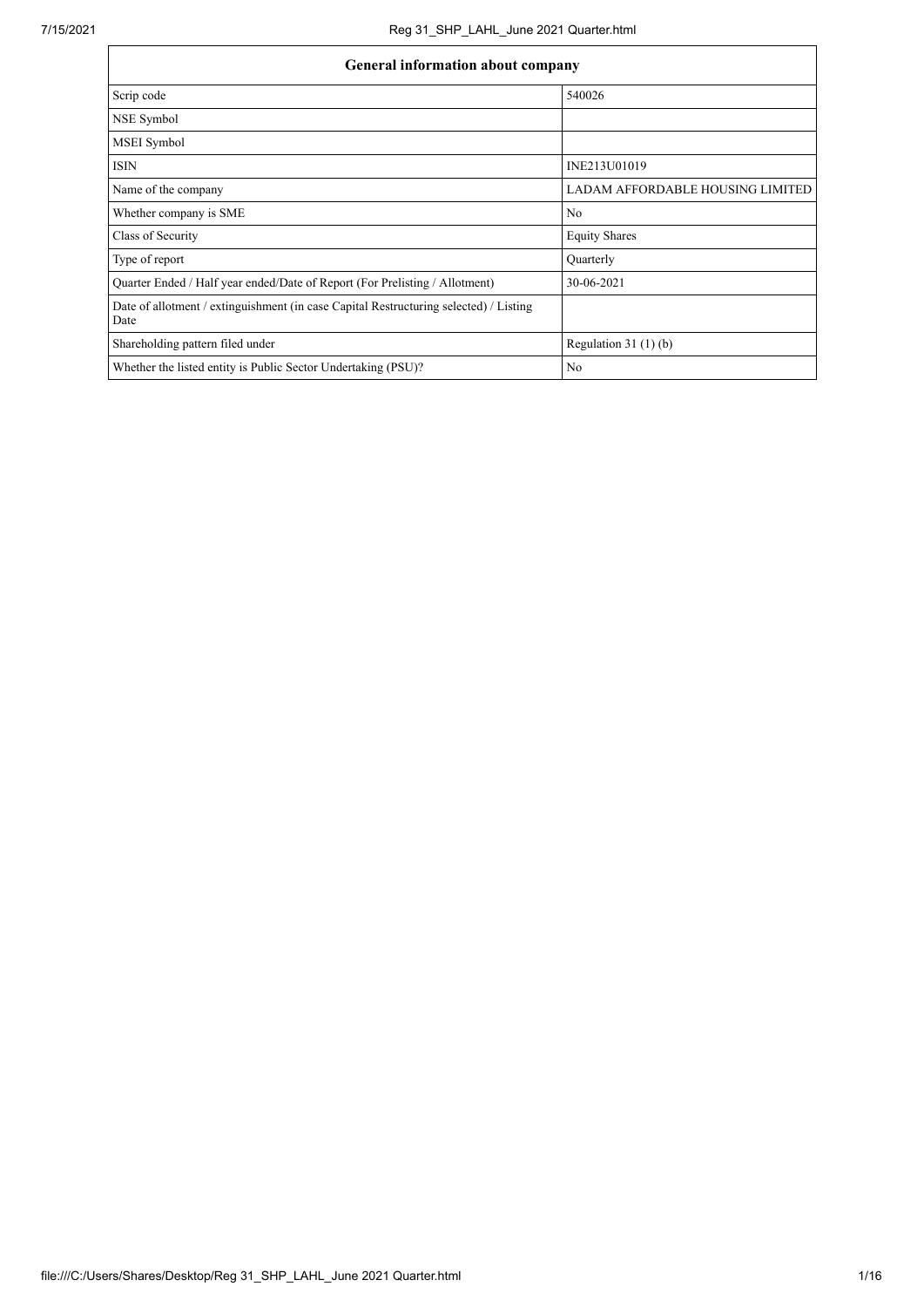|                 | <b>Declaration</b>                                                                        |                |                                |                       |                             |  |  |  |  |  |  |  |  |
|-----------------|-------------------------------------------------------------------------------------------|----------------|--------------------------------|-----------------------|-----------------------------|--|--|--|--|--|--|--|--|
| Sr.<br>No.      | Particular                                                                                | Yes/No         | Promoter and<br>Promoter Group | Public<br>shareholder | Non Promoter-<br>Non Public |  |  |  |  |  |  |  |  |
| $\overline{1}$  | Whether the Listed Entity has issued any partly paid up shares?                           | N <sub>0</sub> | N <sub>0</sub>                 | N <sub>0</sub>        | N <sub>0</sub>              |  |  |  |  |  |  |  |  |
| $\overline{2}$  | Whether the Listed Entity has issued any Convertible Securities<br>$\gamma$               | No             | N <sub>0</sub>                 | N <sub>0</sub>        | N <sub>0</sub>              |  |  |  |  |  |  |  |  |
| $\overline{3}$  | Whether the Listed Entity has issued any Warrants?                                        | N <sub>0</sub> | N <sub>o</sub>                 | N <sub>o</sub>        | N <sub>0</sub>              |  |  |  |  |  |  |  |  |
| $\overline{4}$  | Whether the Listed Entity has any shares against which<br>depository receipts are issued? | No             | N <sub>0</sub>                 | N <sub>0</sub>        | N <sub>0</sub>              |  |  |  |  |  |  |  |  |
| $\overline{5}$  | Whether the Listed Entity has any shares in locked-in?                                    | N <sub>0</sub> | No                             | N <sub>0</sub>        | No                          |  |  |  |  |  |  |  |  |
| 6               | Whether any shares held by promoters are pledge or otherwise<br>encumbered?               | <b>Yes</b>     | Yes                            |                       |                             |  |  |  |  |  |  |  |  |
| $\overline{7}$  | Whether company has equity shares with differential voting<br>rights?                     | No             | N <sub>0</sub>                 | N <sub>0</sub>        | N <sub>0</sub>              |  |  |  |  |  |  |  |  |
| $8\phantom{.}8$ | Whether the listed entity has any significant beneficial owner?                           | N <sub>0</sub> |                                |                       |                             |  |  |  |  |  |  |  |  |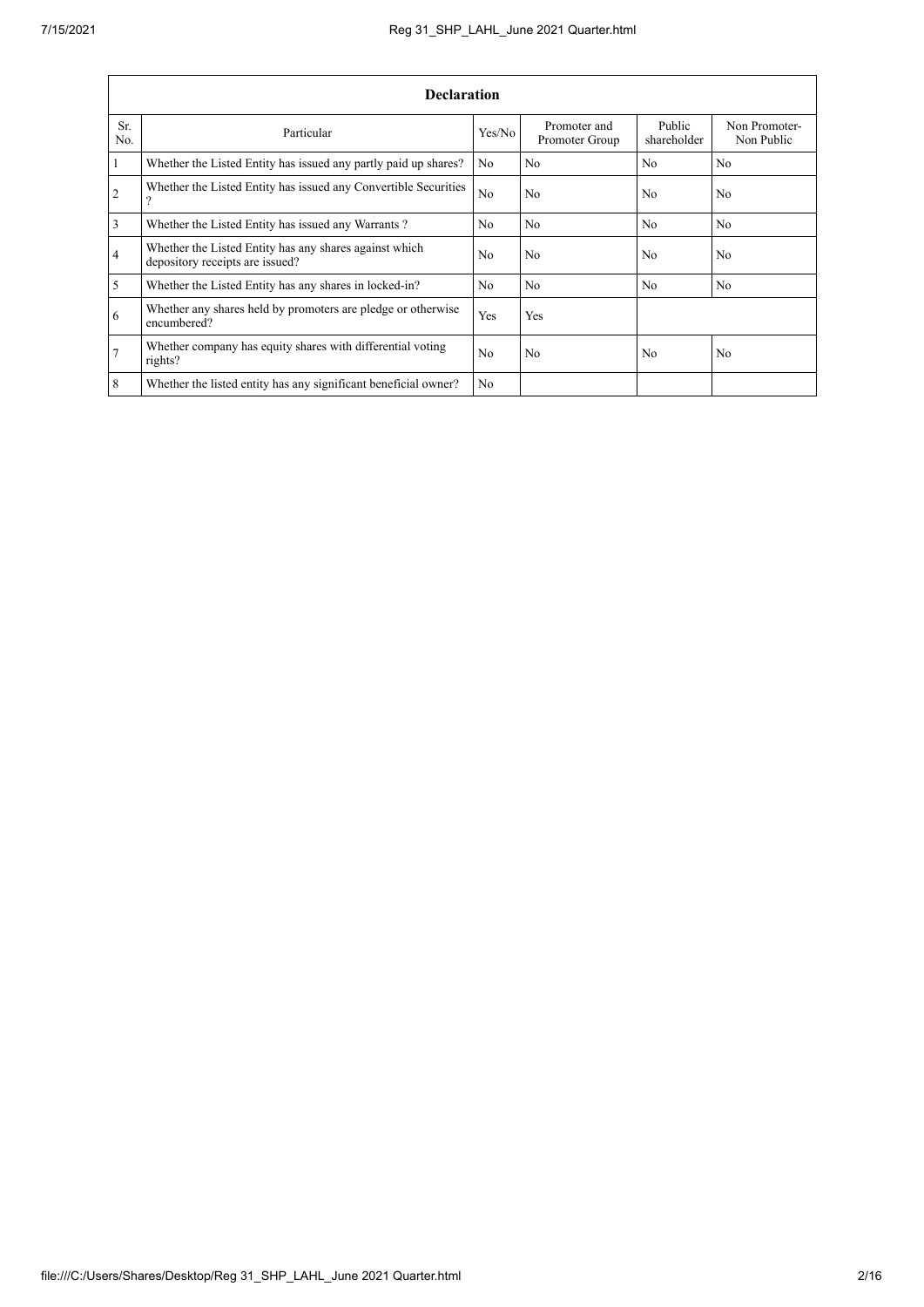$\Gamma$ 

|                               | Table I - Summary Statement holding of specified securities |                         |                         |                       |                          |                              |                                        |                                                                  |               |          |                                   |  |
|-------------------------------|-------------------------------------------------------------|-------------------------|-------------------------|-----------------------|--------------------------|------------------------------|----------------------------------------|------------------------------------------------------------------|---------------|----------|-----------------------------------|--|
|                               | Category                                                    | Nos. Of<br>shareholders | No. of                  | No. Of<br>Partly      | No. Of<br>shares         | Total nos.                   | Shareholding as a<br>% of total no. of | Number of Voting Rights held in each<br>class of securities (IX) |               |          |                                   |  |
| Category<br>$\textcircled{1}$ | of<br>shareholder                                           |                         | fully paid<br>up equity | paid-up<br>equity     | underlying<br>Depository | shares<br>held (VII)         | shares (calculated<br>as per SCRR,     | No of Voting (XIV) Rights                                        |               |          | Total as a<br>$%$ of<br>$(A+B+C)$ |  |
|                               | (II)                                                        | (III)                   | shares<br>held $(IV)$   | shares<br>held<br>(V) | Receipts<br>(VI)         | $= (IV) +$<br>$(V)$ + $(VI)$ | 1957) (VIII) As a<br>% of $(A+B+C2)$   | Class eg:<br>X                                                   | Class<br>eg:y | Total    |                                   |  |
| (A)                           | Promoter<br>&<br>Promoter<br>Group                          | 3                       | 10770729                |                       |                          | 10770729                     | 58.84                                  | 10770729                                                         |               | 10770729 | 58.84                             |  |
| (B)                           | Public                                                      | 2837                    | 7533871                 |                       |                          | 7533871                      | 41.16                                  | 7533871                                                          |               | 7533871  | 41.16                             |  |
| (C)                           | Non<br>Promoter-<br>Non Public                              |                         |                         |                       |                          |                              |                                        |                                                                  |               |          |                                   |  |
| (C1)                          | <b>Shares</b><br>underlying<br><b>DRs</b>                   |                         |                         |                       |                          |                              |                                        |                                                                  |               |          |                                   |  |
| (C2)                          | Shares held<br>by<br>Employee<br>Trusts                     |                         |                         |                       |                          |                              |                                        |                                                                  |               |          |                                   |  |
|                               | Total                                                       | 2840                    | 18304600                |                       |                          | 18304600                     | 100                                    | 18304600                                                         |               | 18304600 | 100                               |  |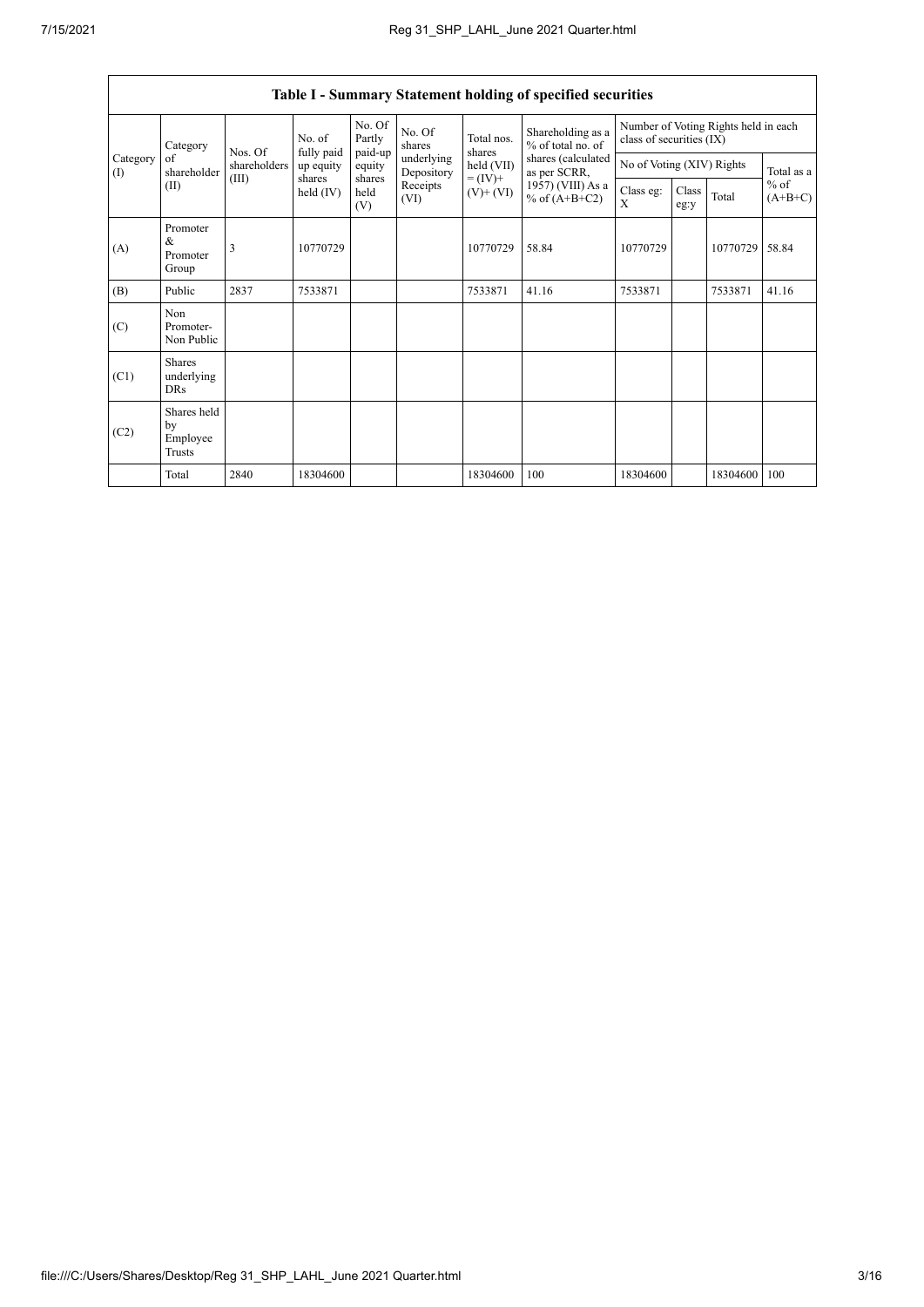|                               | Table I - Summary Statement holding of specified securities |                                                 |                                                  |                                                           |                                                                                           |                                        |                                                  |                                                                     |                                                         |                                           |  |  |
|-------------------------------|-------------------------------------------------------------|-------------------------------------------------|--------------------------------------------------|-----------------------------------------------------------|-------------------------------------------------------------------------------------------|----------------------------------------|--------------------------------------------------|---------------------------------------------------------------------|---------------------------------------------------------|-------------------------------------------|--|--|
| of<br>Category<br>(I)<br>(II) | Category                                                    | No. Of<br>Shares<br>Underlying                  | No. of<br><b>Shares</b>                          | No. Of Shares<br>Underlying<br>Outstanding<br>convertible | Shareholding, as a<br>% assuming full<br>conversion of<br>convertible securities          | Number of<br>Locked in<br>shares (XII) |                                                  | Number of<br>Shares pledged<br>or otherwise<br>encumbered<br>(XIII) |                                                         | Number of<br>equity shares                |  |  |
|                               | shareholder                                                 | Outstanding<br>convertible<br>securities<br>(X) | Underlying<br>Outstanding<br>Warrants<br>$(X_i)$ | securities and<br>No. Of<br>Warrants (Xi)<br>(a)          | (as a percentage of<br>diluted share capital)<br>$(XI)=(VII)+(X) As$<br>a % of $(A+B+C2)$ | No.<br>(a)                             | As a<br>$%$ of<br>total<br>Shares<br>held<br>(b) | No. (a)                                                             | As a<br>$%$ of<br>total<br><b>Shares</b><br>held<br>(b) | held in<br>dematerialized<br>form $(XIV)$ |  |  |
| (A)                           | Promoter<br>&<br>Promoter<br>Group                          |                                                 |                                                  |                                                           | 58.84                                                                                     |                                        |                                                  | 800000 7.43                                                         |                                                         | 9970729                                   |  |  |
| (B)                           | Public                                                      |                                                 |                                                  |                                                           | 41.16                                                                                     |                                        |                                                  |                                                                     |                                                         | 542671                                    |  |  |
| (C)                           | Non<br>Promoter-<br>Non Public                              |                                                 |                                                  |                                                           |                                                                                           |                                        |                                                  |                                                                     |                                                         |                                           |  |  |
| (C1)                          | <b>Shares</b><br>underlying<br><b>DRs</b>                   |                                                 |                                                  |                                                           |                                                                                           |                                        |                                                  |                                                                     |                                                         |                                           |  |  |
| (C2)                          | Shares held<br>by<br>Employee<br><b>Trusts</b>              |                                                 |                                                  |                                                           |                                                                                           |                                        |                                                  |                                                                     |                                                         |                                           |  |  |
|                               | Total                                                       |                                                 |                                                  |                                                           | 100                                                                                       |                                        |                                                  | 800000 4.37                                                         |                                                         | 10513400                                  |  |  |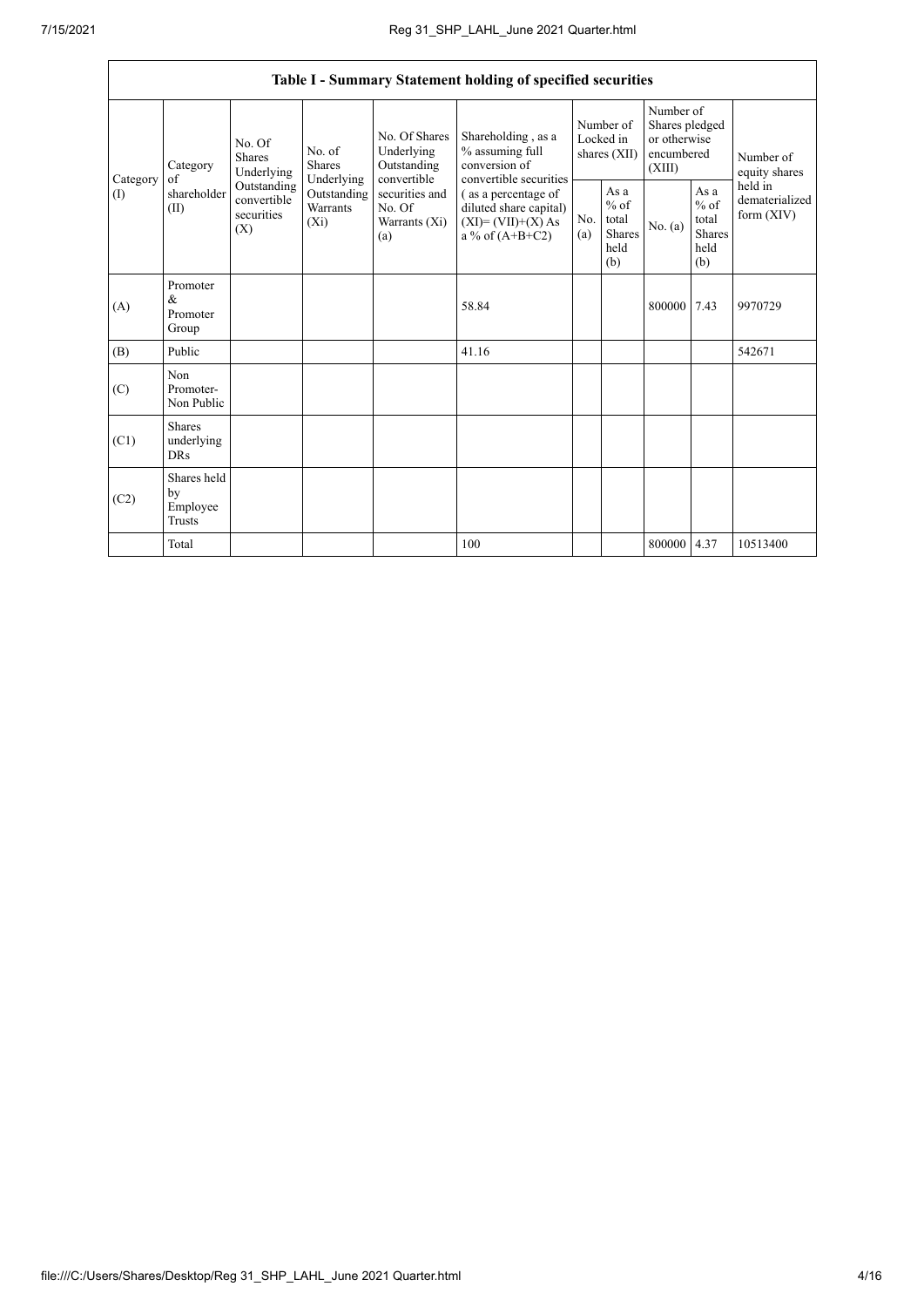$\mathsf{r}$ 

| Table II - Statement showing shareholding pattern of the Promoter and Promoter Group           |                                                                                                                     |                                                                              |                                   |                                 |                                    |                             |                                                                                  |                           |               |                                      |                                 |  |  |
|------------------------------------------------------------------------------------------------|---------------------------------------------------------------------------------------------------------------------|------------------------------------------------------------------------------|-----------------------------------|---------------------------------|------------------------------------|-----------------------------|----------------------------------------------------------------------------------|---------------------------|---------------|--------------------------------------|---------------------------------|--|--|
|                                                                                                |                                                                                                                     |                                                                              |                                   | No.<br>Of                       | No. Of                             | Total nos.                  | Shareholding<br>as a % of<br>total no. of                                        | class of securities (IX)  |               | Number of Voting Rights held in each |                                 |  |  |
| Sr.                                                                                            | Category &<br>Name of the                                                                                           | Nos. Of<br>shareholders                                                      | No. of<br>fully paid<br>up equity | Partly<br>paid-<br>up           | shares<br>underlying<br>Depository | shares<br>held<br>$(VII) =$ | shares<br>(calculated as<br>per SCRR,<br>1957) (VIII)<br>As a % of<br>$(A+B+C2)$ | No of Voting (XIV) Rights |               |                                      | Total<br>as a %                 |  |  |
|                                                                                                | Shareholders (I)                                                                                                    | (III)                                                                        | shares<br>held $(IV)$             | equity<br>shares<br>held<br>(V) | Receipts<br>(VI)                   | $(IV)$ +<br>$(V)+(VI)$      |                                                                                  | Class eg:<br>X            | Class<br>eg:y | Total                                | of<br>Total<br>Voting<br>rights |  |  |
| A                                                                                              | Table II - Statement showing shareholding pattern of the Promoter and Promoter Group                                |                                                                              |                                   |                                 |                                    |                             |                                                                                  |                           |               |                                      |                                 |  |  |
| (1)                                                                                            | Indian                                                                                                              |                                                                              |                                   |                                 |                                    |                             |                                                                                  |                           |               |                                      |                                 |  |  |
| (a)                                                                                            | Individuals/Hindu<br>undivided Family                                                                               | $\overline{\mathbf{3}}$                                                      | 10770729                          |                                 |                                    | 10770729                    | 58.84                                                                            | 10770729                  |               | 10770729                             | 58.84                           |  |  |
| Sub-Total<br>(A)(1)                                                                            |                                                                                                                     | 3                                                                            | 10770729                          |                                 |                                    | 10770729                    | 58.84                                                                            | 10770729                  |               | 10770729 58.84                       |                                 |  |  |
| (2)                                                                                            | Foreign                                                                                                             |                                                                              |                                   |                                 |                                    |                             |                                                                                  |                           |               |                                      |                                 |  |  |
| Total<br>Shareholding<br>of Promoter<br>and<br>Promoter<br>Group $(A)=$<br>$(A)(1)+(A)$<br>(2) |                                                                                                                     | 3                                                                            | 10770729                          |                                 |                                    | 10770729                    | 58.84                                                                            | 10770729                  |               | 10770729                             | 58.84                           |  |  |
| $\, {\bf B}$                                                                                   |                                                                                                                     | Table III - Statement showing shareholding pattern of the Public shareholder |                                   |                                 |                                    |                             |                                                                                  |                           |               |                                      |                                 |  |  |
| (1)                                                                                            | Institutions                                                                                                        |                                                                              |                                   |                                 |                                    |                             |                                                                                  |                           |               |                                      |                                 |  |  |
| (3)                                                                                            | Non-institutions                                                                                                    |                                                                              |                                   |                                 |                                    |                             |                                                                                  |                           |               |                                      |                                 |  |  |
| (a(i))                                                                                         | Individuals -<br>i.Individual<br>shareholders<br>holding nominal<br>share capital up<br>to Rs. 2 lakhs.             | 2777                                                                         | 3615237                           |                                 |                                    | 3615237                     | 19.75                                                                            | 3615237                   |               | 3615237                              | 19.75                           |  |  |
| (a(ii))                                                                                        | Individuals - ii.<br>Individual<br>shareholders<br>holding nominal<br>share capital in<br>excess of Rs. 2<br>lakhs. | 21                                                                           | 3832950                           |                                 |                                    | 3832950                     | 20.94                                                                            | 3832950                   |               | 3832950                              | 20.94                           |  |  |
| (e)                                                                                            | Any Other<br>(specify)                                                                                              | 39                                                                           | 85684                             |                                 |                                    | 85684                       | 0.47                                                                             | 85684                     |               | 85684                                | 0.47                            |  |  |
| Sub-Total<br>(B)(3)                                                                            |                                                                                                                     | 2837                                                                         | 7533871                           |                                 |                                    | 7533871                     | 41.16                                                                            | 7533871                   |               | 7533871                              | 41.16                           |  |  |
| <b>Total Public</b><br>Shareholding<br>$(B)=(B)(1)+$<br>$(B)(2)+(B)$<br>(3)                    |                                                                                                                     | 2837                                                                         | 7533871                           |                                 |                                    | 7533871                     | 41.16                                                                            | 7533871                   |               | 7533871                              | 41.16                           |  |  |
| $\mathbf C$                                                                                    | Table IV - Statement showing shareholding pattern of the Non Promoter- Non Public shareholder                       |                                                                              |                                   |                                 |                                    |                             |                                                                                  |                           |               |                                      |                                 |  |  |
| Total (<br>$A+B+C2$ )                                                                          |                                                                                                                     | 2840                                                                         | 18304600                          |                                 |                                    | 18304600                    | 100                                                                              | 18304600                  |               | 18304600                             | 100                             |  |  |
| Total<br>$(A+B+C)$                                                                             |                                                                                                                     | 2840                                                                         | 18304600                          |                                 |                                    | 18304600                    | 100                                                                              | 18304600                  |               | 18304600                             | 100                             |  |  |

 $\overline{\phantom{a}}$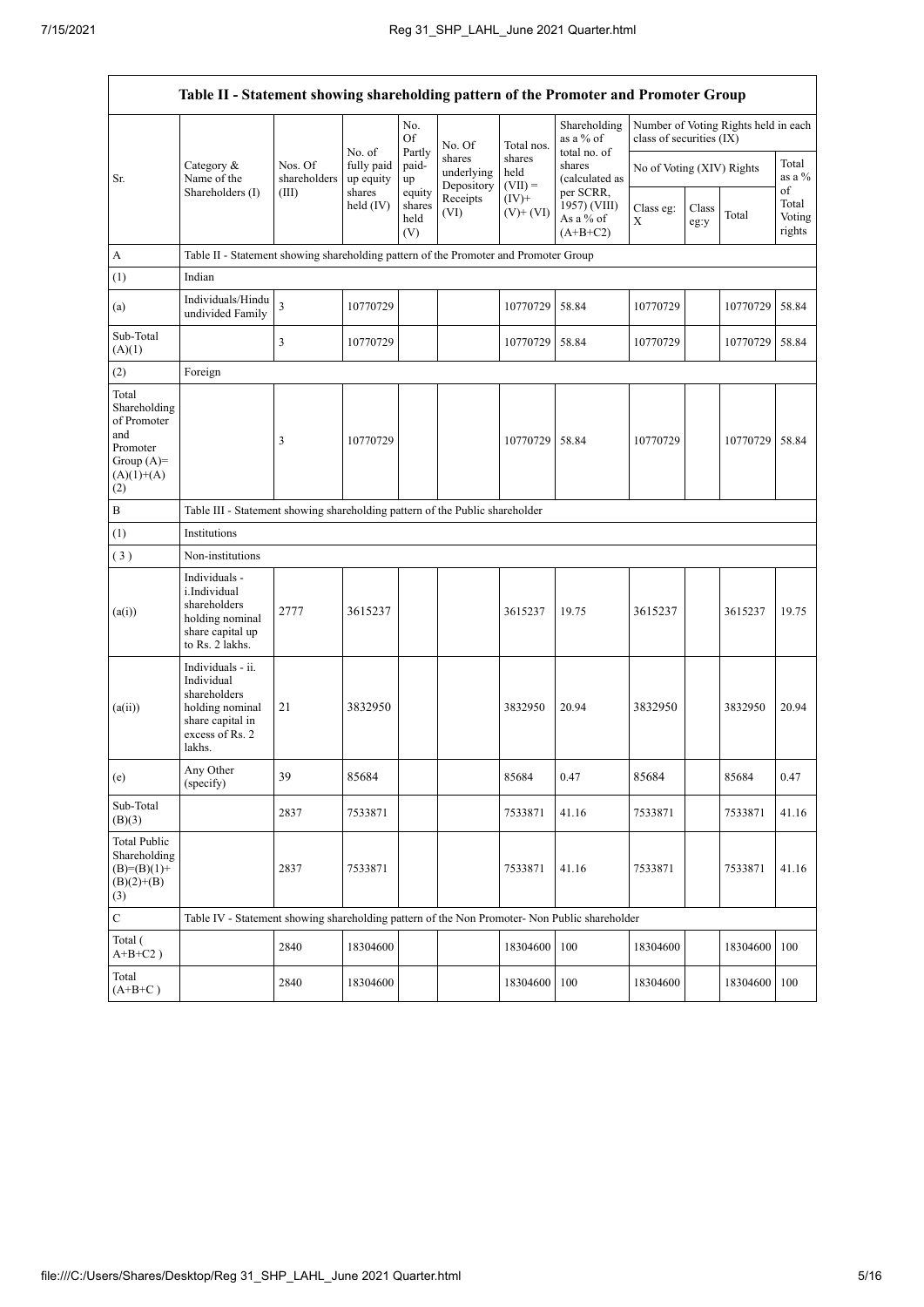$\mathbf{r}$ 

| Table II - Statement showing shareholding pattern of the Promoter and Promoter Group        |                                                               |                                               |                                                                 |                                                                                                                         |            |                                                  |         |                                                               |                                                          |  |  |  |
|---------------------------------------------------------------------------------------------|---------------------------------------------------------------|-----------------------------------------------|-----------------------------------------------------------------|-------------------------------------------------------------------------------------------------------------------------|------------|--------------------------------------------------|---------|---------------------------------------------------------------|----------------------------------------------------------|--|--|--|
|                                                                                             | No. Of<br>Shares                                              | No. of<br><b>Shares</b>                       | No. Of Shares<br>Underlying<br>Outstanding                      | Shareholding, as a<br>% assuming full<br>conversion of                                                                  |            | Number of<br>Locked in<br>shares (XII)           |         | Number of Shares<br>pledged or otherwise<br>encumbered (XIII) | Number of                                                |  |  |  |
| Sr.                                                                                         | Underlying<br>Outstanding<br>convertible<br>securities<br>(X) | Underlying<br>Outstanding<br>Warrants<br>(Xi) | convertible<br>securities and<br>No. Of<br>Warrants (Xi)<br>(a) | convertible<br>securities (as a<br>percentage of diluted<br>share capital) (XI)=<br>$(VII)+(X)$ As a % of<br>$(A+B+C2)$ | No.<br>(a) | As a<br>$%$ of<br>total<br>Shares<br>held<br>(b) | No. (a) | As a % of total<br>Shares held<br>(b)                         | equity shares<br>held in<br>dematerialized<br>form (XIV) |  |  |  |
| A                                                                                           |                                                               |                                               |                                                                 | Table II - Statement showing shareholding pattern of the Promoter and Promoter Group                                    |            |                                                  |         |                                                               |                                                          |  |  |  |
| (1)                                                                                         | Indian                                                        |                                               |                                                                 |                                                                                                                         |            |                                                  |         |                                                               |                                                          |  |  |  |
| (a)                                                                                         |                                                               |                                               |                                                                 | 58.84                                                                                                                   |            |                                                  | 800000  | 7.43                                                          | 9970729                                                  |  |  |  |
| Sub-Total (A)<br>(1)                                                                        |                                                               |                                               |                                                                 | 58.84                                                                                                                   |            |                                                  | 800000  | 7.43                                                          | 9970729                                                  |  |  |  |
| (2)                                                                                         | Foreign                                                       |                                               |                                                                 |                                                                                                                         |            |                                                  |         |                                                               |                                                          |  |  |  |
| Total<br>Shareholding<br>of Promoter<br>and Promoter<br>Group $(A)=$<br>$(A)(1)+(A)$<br>(2) |                                                               |                                               |                                                                 | 58.84                                                                                                                   |            |                                                  | 800000  | 7.43                                                          | 9970729                                                  |  |  |  |
| $\, {\bf B}$                                                                                |                                                               |                                               |                                                                 | Table III - Statement showing shareholding pattern of the Public shareholder                                            |            |                                                  |         |                                                               |                                                          |  |  |  |
| (1)                                                                                         | Institutions                                                  |                                               |                                                                 |                                                                                                                         |            |                                                  |         |                                                               |                                                          |  |  |  |
| (3)                                                                                         | Non-institutions                                              |                                               |                                                                 |                                                                                                                         |            |                                                  |         |                                                               |                                                          |  |  |  |
| (a(i))                                                                                      |                                                               |                                               |                                                                 | 19.75                                                                                                                   |            |                                                  |         |                                                               | 414037                                                   |  |  |  |
| (a(ii))                                                                                     |                                                               |                                               |                                                                 | 20.94                                                                                                                   |            |                                                  |         |                                                               | 109750                                                   |  |  |  |
| (e)                                                                                         |                                                               |                                               |                                                                 | 0.47                                                                                                                    |            |                                                  |         |                                                               | 18884                                                    |  |  |  |
| Sub-Total (B)<br>(3)                                                                        |                                                               |                                               |                                                                 | 41.16                                                                                                                   |            |                                                  |         |                                                               | 542671                                                   |  |  |  |
| <b>Total Public</b><br>Shareholding<br>$(B)= (B)(1) +$<br>$(B)(2)+(B)(3)$                   |                                                               |                                               |                                                                 | 41.16                                                                                                                   |            |                                                  |         |                                                               | 542671                                                   |  |  |  |
| $\mathbf C$                                                                                 |                                                               |                                               |                                                                 | Table IV - Statement showing shareholding pattern of the Non Promoter- Non Public shareholder                           |            |                                                  |         |                                                               |                                                          |  |  |  |
| Total (<br>$A+B+C2$ )                                                                       |                                                               |                                               |                                                                 | 100                                                                                                                     |            |                                                  |         |                                                               | 10513400                                                 |  |  |  |
| Total<br>$(A+B+C)$                                                                          |                                                               |                                               |                                                                 | 100                                                                                                                     |            |                                                  | 800000  | 4.37                                                          | 10513400                                                 |  |  |  |
| Disclosure of notes on shareholding pattern                                                 |                                                               |                                               |                                                                 |                                                                                                                         |            |                                                  |         | Textual<br>Information $(1)$                                  |                                                          |  |  |  |
|                                                                                             |                                                               |                                               |                                                                 | Disclosure of notes in case of promoter holiding in dematerialsed form is less than 100 percentage                      |            |                                                  |         | Textual<br>Information $(1)$                                  |                                                          |  |  |  |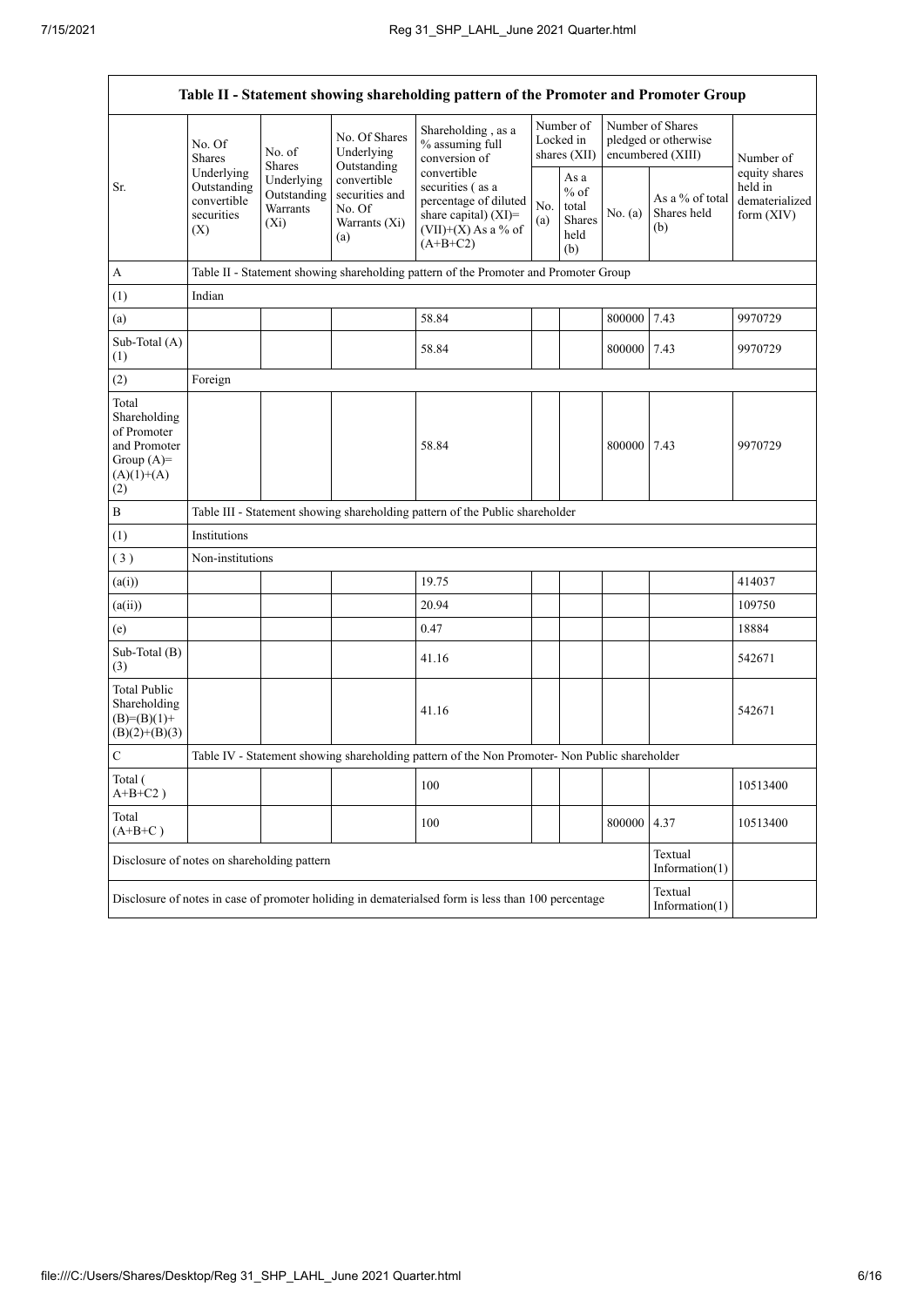| <b>Text Block</b>     |                                                                                                                                              |  |  |  |  |  |  |
|-----------------------|----------------------------------------------------------------------------------------------------------------------------------------------|--|--|--|--|--|--|
| Textual Information() | 8,00,000 shares are pledged to secure a loan taken by an associate company and physical shares<br>certificate may have been handed over.     |  |  |  |  |  |  |
| Textual Information() | 800000 Lakhs Shares are pledged to secure a loan taken by an associate company and physical shares<br>certificate may have been handed over. |  |  |  |  |  |  |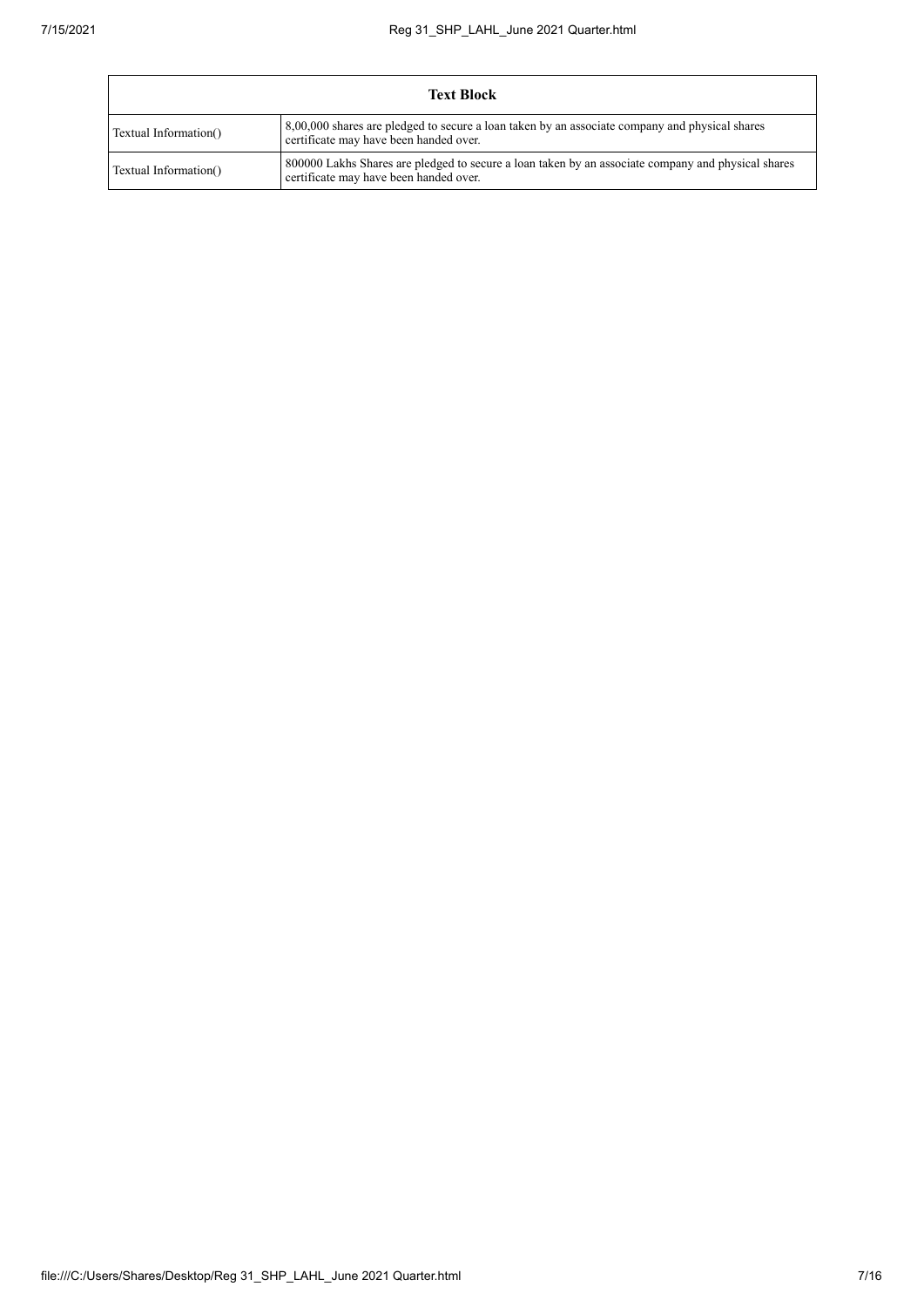| Individuals/Hindu undivided Family                                                                                                                                                       |                                                               |                         |                       |                       |  |  |  |  |  |  |
|------------------------------------------------------------------------------------------------------------------------------------------------------------------------------------------|---------------------------------------------------------------|-------------------------|-----------------------|-----------------------|--|--|--|--|--|--|
| Searial No.                                                                                                                                                                              | $\mathbf{1}$                                                  | $\overline{2}$          | 3                     |                       |  |  |  |  |  |  |
| Name of the<br>Shareholders (I)                                                                                                                                                          | <b>BHARAT BHUSHAN AGGARWAL</b>                                | <b>SUMESH B AGARWAL</b> | <b>B. B. AGGARWAL</b> | Click here to go back |  |  |  |  |  |  |
| PAN(II)                                                                                                                                                                                  | AHZPA4764D                                                    | AHYPA2758A              | 7.7.7.7.99997.        | Total                 |  |  |  |  |  |  |
| No. of fully paid<br>up equity shares<br>held (IV)                                                                                                                                       | 5497000                                                       | 4473729                 | 800000                | 10770729              |  |  |  |  |  |  |
| No. Of Partly paid-<br>up equity shares<br>held (V)                                                                                                                                      |                                                               |                         |                       |                       |  |  |  |  |  |  |
| No. Of shares<br>underlying<br>Depository<br>Receipts (VI)                                                                                                                               |                                                               |                         |                       |                       |  |  |  |  |  |  |
| Total nos. shares<br>held $(VII) = (IV) +$<br>$(V)$ + $(VI)$                                                                                                                             | 5497000                                                       | 4473729                 | 800000                | 10770729              |  |  |  |  |  |  |
| Shareholding as a<br>% of total no. of<br>shares (calculated<br>as per SCRR,<br>1957) (VIII) As a<br>% of $(A+B+C2)$                                                                     | 30.03                                                         | 24.44                   | 4.37                  | 58.84                 |  |  |  |  |  |  |
|                                                                                                                                                                                          | Number of Voting Rights held in each class of securities (IX) |                         |                       |                       |  |  |  |  |  |  |
| Class eg:X                                                                                                                                                                               | 5497000                                                       | 4473729                 | 800000                | 10770729              |  |  |  |  |  |  |
| Class eg:y                                                                                                                                                                               |                                                               |                         |                       |                       |  |  |  |  |  |  |
| Total                                                                                                                                                                                    | 5497000                                                       | 4473729                 | 800000                | 10770729              |  |  |  |  |  |  |
| Total as a % of<br><b>Total Voting rights</b>                                                                                                                                            | 30.03                                                         | 24.44                   | 4.37                  | 58.84                 |  |  |  |  |  |  |
| No. Of Shares<br>Underlying<br>Outstanding<br>convertible<br>securities $(X)$                                                                                                            |                                                               |                         |                       |                       |  |  |  |  |  |  |
| No. of Shares<br>Underlying<br>Outstanding<br>Warrants (Xi)                                                                                                                              |                                                               |                         |                       |                       |  |  |  |  |  |  |
| No. Of Shares<br>Underlying<br>Outstanding<br>convertible<br>securities and No.<br>Of Warrants (Xi)<br>(a)                                                                               |                                                               |                         |                       |                       |  |  |  |  |  |  |
| Shareholding, as a<br>% assuming full<br>conversion of<br>convertible<br>securities (as a<br>percentage of<br>diluted share<br>capital) (XI)=<br>$(VII)+(Xi)(a)$ As a<br>% of $(A+B+C2)$ | 30.03                                                         | 24.44                   | 4.37                  | 58.84                 |  |  |  |  |  |  |
| Number of Locked in shares (XII)                                                                                                                                                         |                                                               |                         |                       |                       |  |  |  |  |  |  |
| No. (a)                                                                                                                                                                                  |                                                               |                         |                       |                       |  |  |  |  |  |  |
| As a % of total<br>Shares held (b)                                                                                                                                                       |                                                               |                         |                       |                       |  |  |  |  |  |  |
|                                                                                                                                                                                          | Number of Shares pledged or otherwise encumbered (XIII)       |                         |                       |                       |  |  |  |  |  |  |
| No. (a)                                                                                                                                                                                  | $\mathbf{0}$                                                  | $\boldsymbol{0}$        | 800000                | 800000                |  |  |  |  |  |  |
| As a % of total<br>Shares held (b)                                                                                                                                                       | $\overline{0}$                                                | $\mathbf{0}$            | 100                   | 7.43                  |  |  |  |  |  |  |
| Number of equity<br>shares held in<br>dematerialized<br>form (XIV)                                                                                                                       | 5497000                                                       | 4473729                 | $\boldsymbol{0}$      | 9970729               |  |  |  |  |  |  |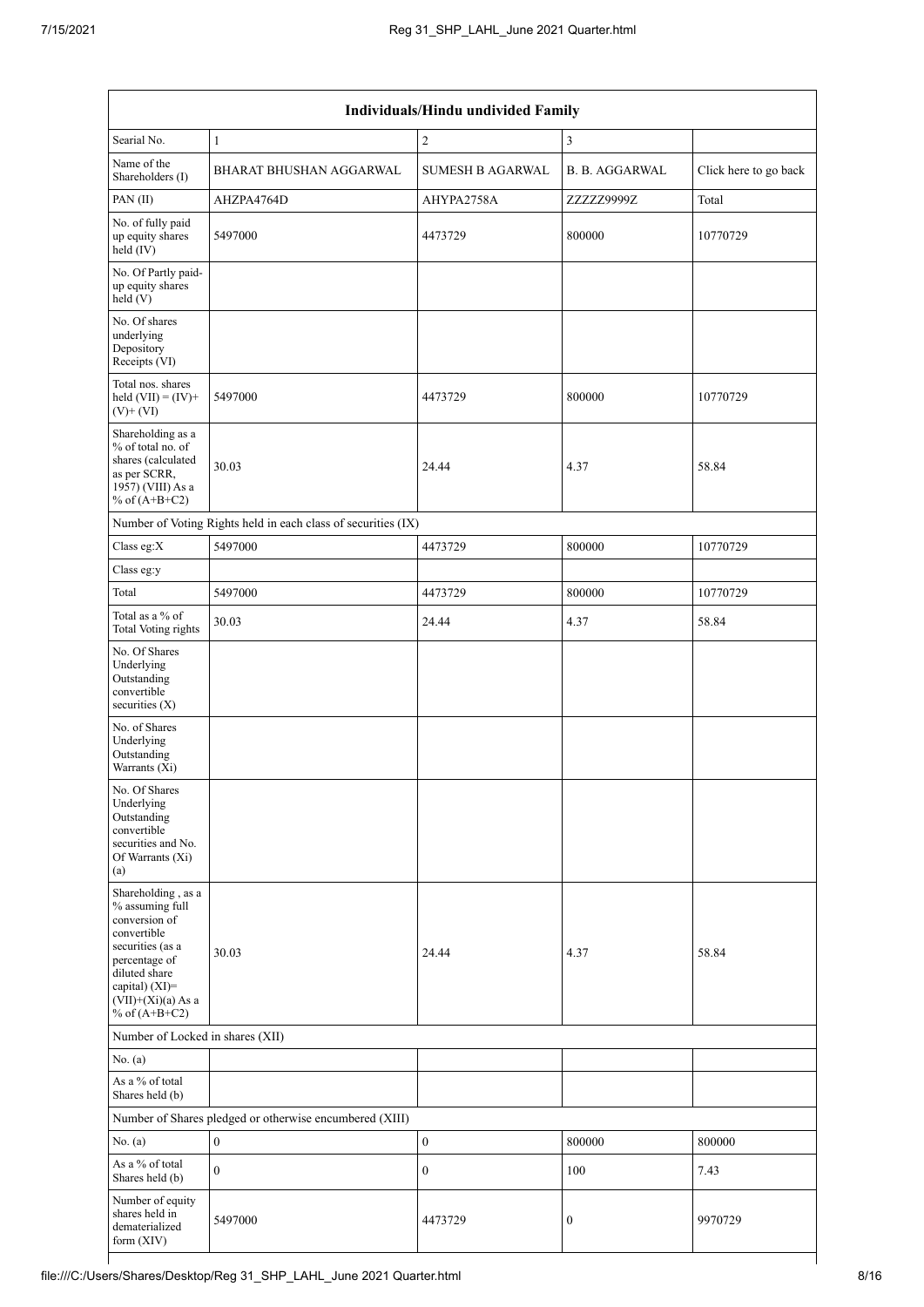| Reason for not providing PAN    |          |          |                        |  |  |  |  |  |  |
|---------------------------------|----------|----------|------------------------|--|--|--|--|--|--|
| Reason for not<br>providing PAN |          |          | Textual Information(1) |  |  |  |  |  |  |
| Shareholder type                | Promoter | Promoter | Promoter               |  |  |  |  |  |  |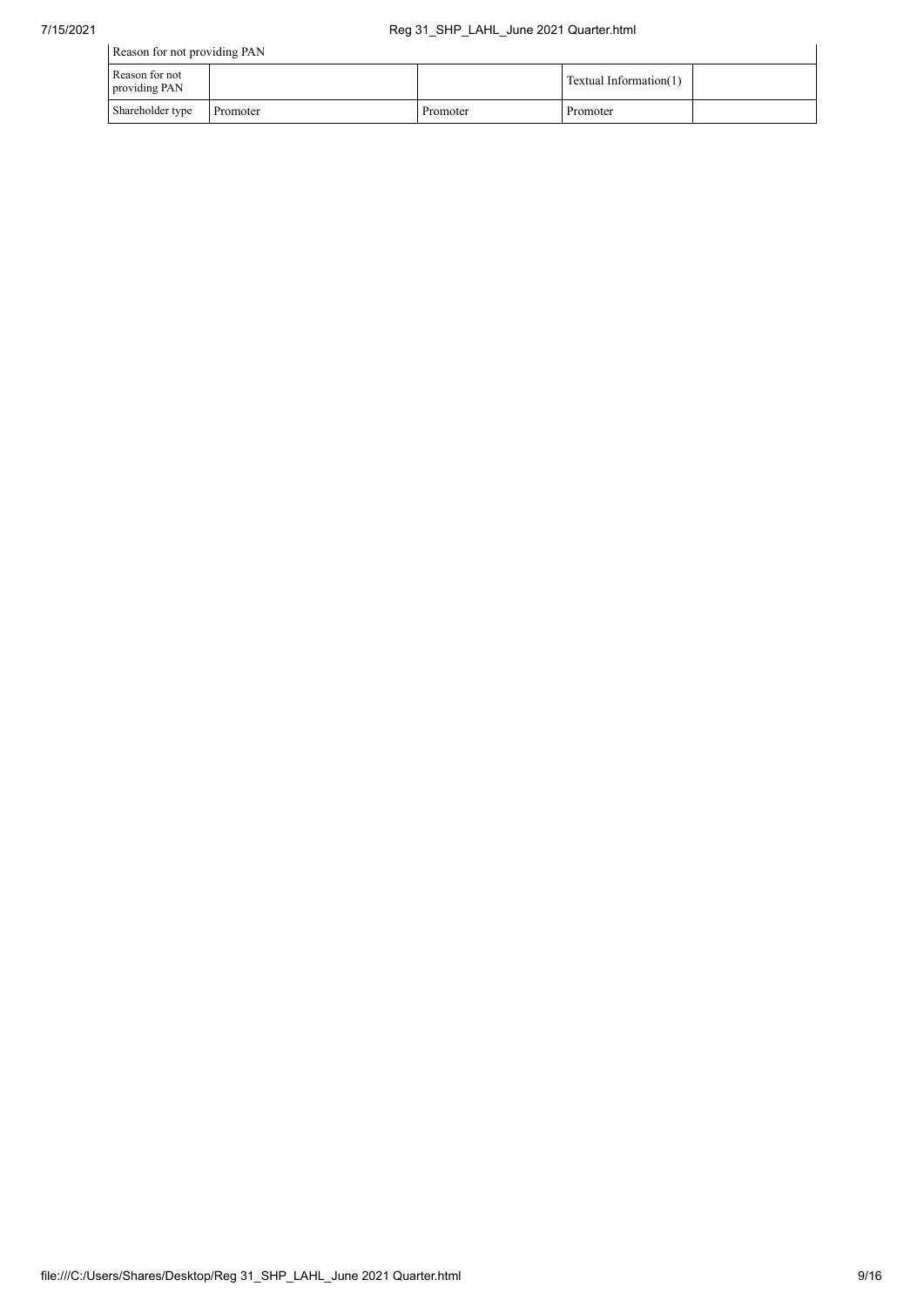| <b>Text Block</b>      |                                                                                                                                                                                                                                                                                                                                                                                                                                                                                                                                                                                      |  |  |  |  |  |  |  |
|------------------------|--------------------------------------------------------------------------------------------------------------------------------------------------------------------------------------------------------------------------------------------------------------------------------------------------------------------------------------------------------------------------------------------------------------------------------------------------------------------------------------------------------------------------------------------------------------------------------------|--|--|--|--|--|--|--|
| Textual Information(1) | 1. B.B Aggarwal and Bharat Bhushan Aggarwal are the same persons, shareholding of Rs. 800000 is in<br>physical mode and 54.97,000 is in Electronic mode, therefore cannot be clubbed. In order to validate<br>XML Sheet, we had mentioned ZZZZZ29999Z. Once the physical shareholding is converted into Demat,<br>then we will mention the PAN, 2, 800,000 shares of B.B Aggarwal is in lein, therefore the promoter is<br>not able to convert its physical shareholding into Demat mode. Once the shares becomes free, the<br>promter will convert its physical holding into Demat. |  |  |  |  |  |  |  |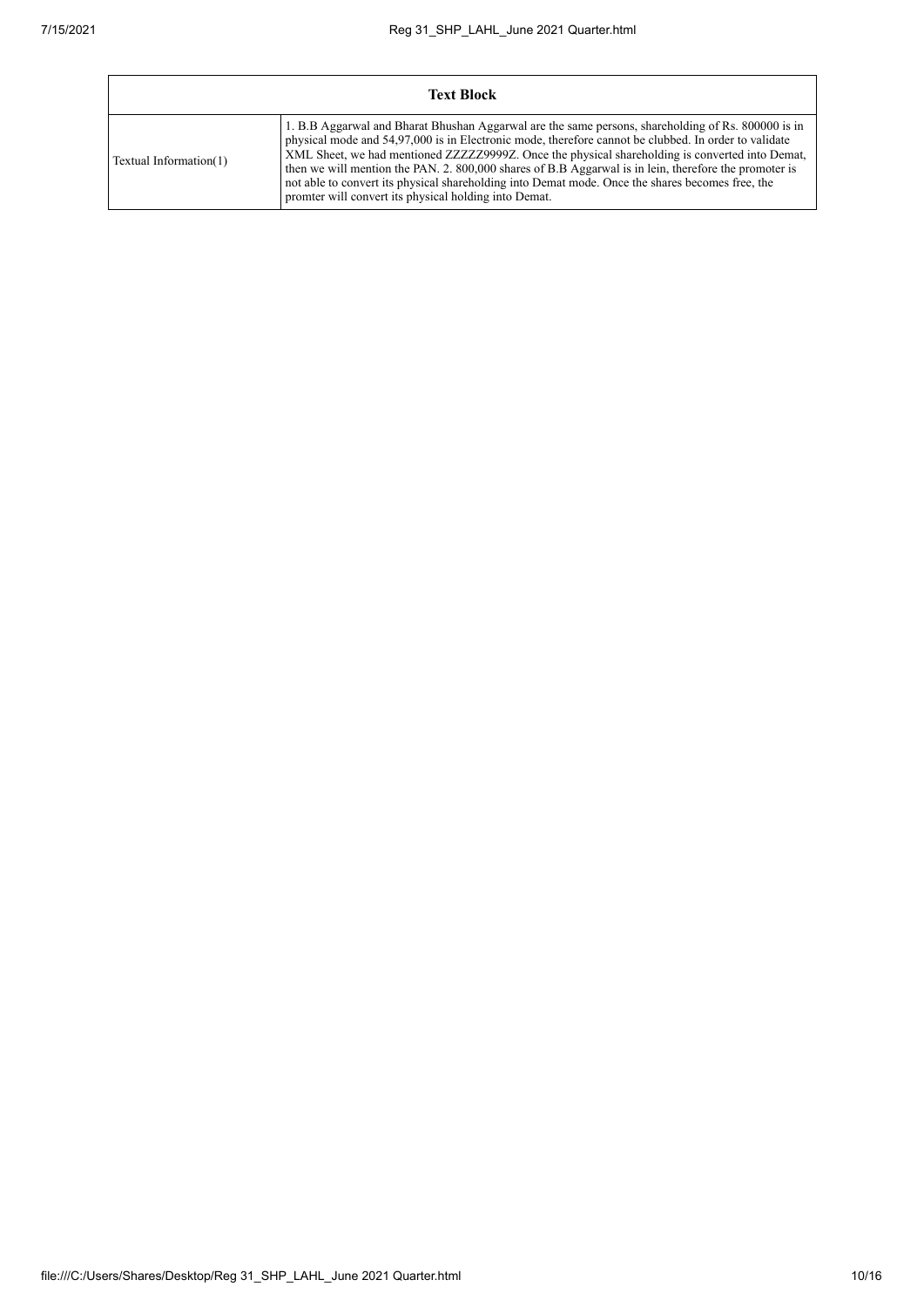| Individuals - ii. Individual shareholders holding nominal share capital in excess of Rs. 2 lakhs.                                                                                    |                             |                                                               |                  |                                                 |                                               |                                                |                                                        |  |  |  |  |
|--------------------------------------------------------------------------------------------------------------------------------------------------------------------------------------|-----------------------------|---------------------------------------------------------------|------------------|-------------------------------------------------|-----------------------------------------------|------------------------------------------------|--------------------------------------------------------|--|--|--|--|
| Searial No.                                                                                                                                                                          | $\mathbf{1}$                | $\sqrt{2}$                                                    | $\mathfrak z$    | $\overline{4}$                                  | 5                                             | 6                                              | $\tau$                                                 |  |  |  |  |
| Name of the<br>Shareholders (I)                                                                                                                                                      | <b>SHYAM</b><br><b>RANE</b> | VANDANA U.<br><b>SATARDEKAR</b>                               | <b>ARUN RANE</b> | <b>KALPANA</b><br><b>JEETESH</b><br><b>MORE</b> | SANWARMAL<br><b>SHRILAL</b><br><b>POOJARI</b> | <b>SURESH</b><br><b>KUMAR</b><br><b>SHARMA</b> | <b>MUKUTMOHAN</b><br><b>RAMKUMAR</b><br><b>BERIWAL</b> |  |  |  |  |
| PAN(II)                                                                                                                                                                              | ABEPR8033P                  | CJJPS9932D                                                    | BBEPR6657Q       | BFOPM6412E                                      | AHLPP7767R                                    | BBGPK1218L                                     | AERPB1232N                                             |  |  |  |  |
| No. of fully paid<br>up equity shares<br>held (IV)                                                                                                                                   | 363200                      | 289000                                                        | 286800           | 285200                                          | 258600                                        | 236000                                         | 225350                                                 |  |  |  |  |
| No. Of Partly<br>paid-up equity<br>shares held (V)                                                                                                                                   |                             |                                                               |                  |                                                 |                                               |                                                |                                                        |  |  |  |  |
| No. Of shares<br>underlying<br>Depository<br>Receipts (VI)                                                                                                                           |                             |                                                               |                  |                                                 |                                               |                                                |                                                        |  |  |  |  |
| Total nos. shares<br>held $(VII) =$<br>$(IV)+(V)+(VI)$                                                                                                                               | 363200                      | 289000                                                        | 286800           | 285200                                          | 258600                                        | 236000                                         | 225350                                                 |  |  |  |  |
| Shareholding as<br>a % of total no.<br>of shares<br>(calculated as<br>per SCRR, 1957)<br>(VIII) As a % of<br>$(A+B+C2)$                                                              | 1.98                        | 1.58                                                          | 1.57             | 1.56                                            | 1.41                                          | 1.29                                           | 1.23                                                   |  |  |  |  |
|                                                                                                                                                                                      |                             | Number of Voting Rights held in each class of securities (IX) |                  |                                                 |                                               |                                                |                                                        |  |  |  |  |
| Class eg: X                                                                                                                                                                          | 363200                      | 289000                                                        | 286800           | 285200                                          | 258600                                        | 236000                                         | 225350                                                 |  |  |  |  |
| Class eg:y                                                                                                                                                                           |                             |                                                               |                  |                                                 |                                               |                                                |                                                        |  |  |  |  |
| Total                                                                                                                                                                                | 363200                      | 289000                                                        | 286800           | 285200                                          | 258600                                        | 236000                                         | 225350                                                 |  |  |  |  |
| Total as a % of<br><b>Total Voting</b><br>rights                                                                                                                                     | 1.98                        | 1.58                                                          | 1.57             | 1.56                                            | 1.41                                          | 1.29                                           | 1.23                                                   |  |  |  |  |
| No. Of Shares<br>Underlying<br>Outstanding<br>convertible<br>securities $(X)$                                                                                                        |                             |                                                               |                  |                                                 |                                               |                                                |                                                        |  |  |  |  |
| No. of Shares<br>Underlying<br>Outstanding<br>Warrants (Xi)                                                                                                                          |                             |                                                               |                  |                                                 |                                               |                                                |                                                        |  |  |  |  |
| No. Of Shares<br>Underlying<br>Outstanding<br>convertible<br>securities and<br>No. Of Warrants<br>$(X_i)(a)$                                                                         |                             |                                                               |                  |                                                 |                                               |                                                |                                                        |  |  |  |  |
| Shareholding, as<br>a % assuming<br>full conversion<br>of convertible<br>securities (as a<br>percentage of<br>diluted share<br>capital) (XI)=<br>$(VII)+(X)$ As a<br>% of $(A+B+C2)$ | 1.98                        | 1.58                                                          | 1.57             | 1.56                                            | 1.41                                          | 1.29                                           | 1.23                                                   |  |  |  |  |
| Number of Locked in shares (XII)                                                                                                                                                     |                             |                                                               |                  |                                                 |                                               |                                                |                                                        |  |  |  |  |
| No. $(a)$                                                                                                                                                                            |                             |                                                               |                  |                                                 |                                               |                                                |                                                        |  |  |  |  |
| As a % of total<br>Shares held (b)                                                                                                                                                   |                             |                                                               |                  |                                                 |                                               |                                                |                                                        |  |  |  |  |
| Number of<br>equity shares<br>held in<br>dematerialized<br>form $(XIV)$                                                                                                              | $\boldsymbol{0}$            | $\boldsymbol{0}$                                              | $\mathbf{0}$     | $\boldsymbol{0}$                                | $\boldsymbol{0}$                              | $\boldsymbol{0}$                               | 2350                                                   |  |  |  |  |
| Reason for not providing PAN                                                                                                                                                         |                             |                                                               |                  |                                                 |                                               |                                                |                                                        |  |  |  |  |

 $\mathsf{l}$ 

file:///C:/Users/Shares/Desktop/Reg 31\_SHP\_LAHL\_June 2021 Quarter.html 11/16

 $\overline{\phantom{a}}$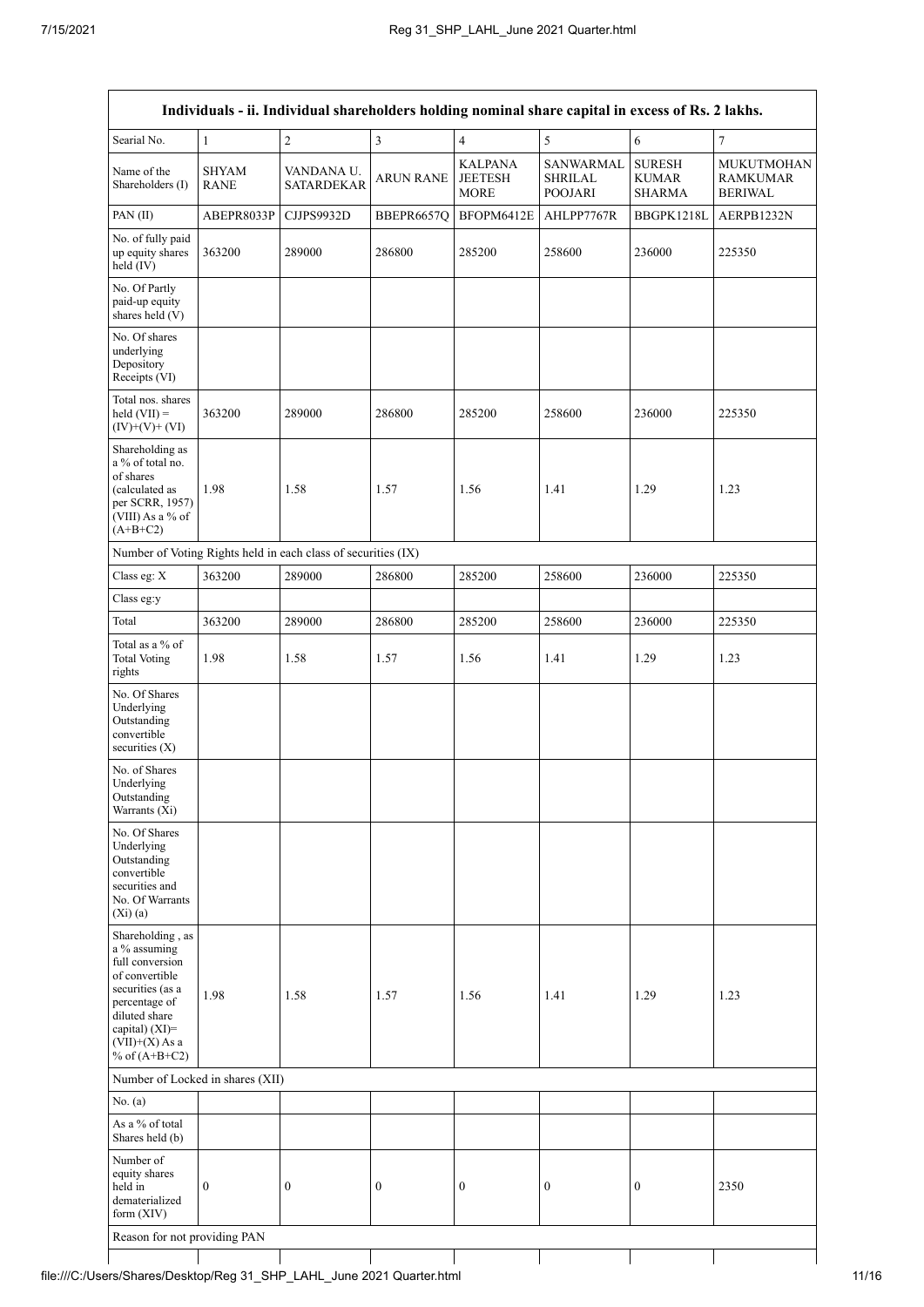| Reason for not            |  |  |  |  |
|---------------------------|--|--|--|--|
| providing PAN<br>$\cdots$ |  |  |  |  |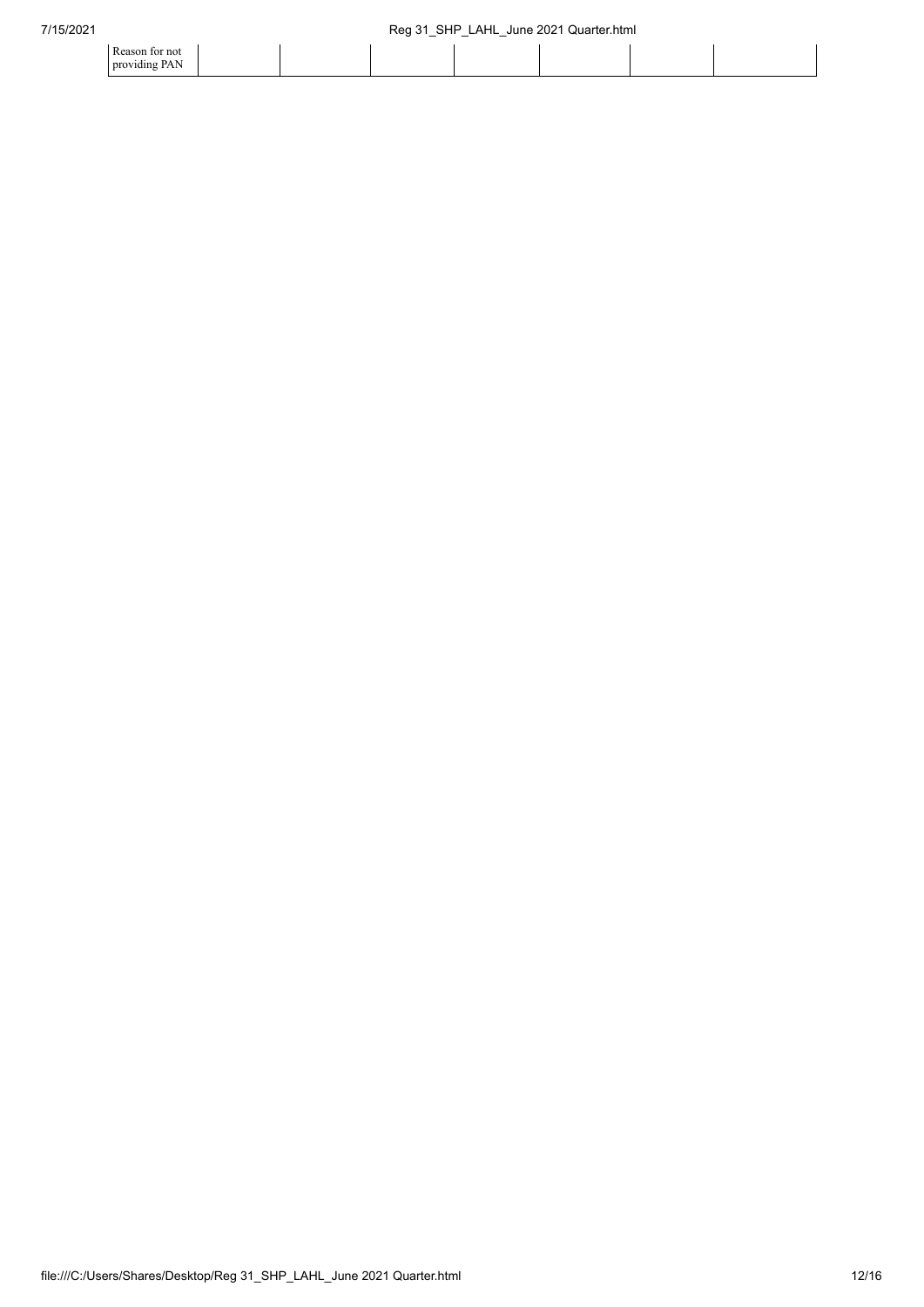$\mathsf{r}$ 

|                                                                                                                                                                                      |                                |                                                               |                                         | Individuals - ii. Individual shareholders holding nominal share capital in excess of Rs. 2 lakhs. |                          |
|--------------------------------------------------------------------------------------------------------------------------------------------------------------------------------------|--------------------------------|---------------------------------------------------------------|-----------------------------------------|---------------------------------------------------------------------------------------------------|--------------------------|
| Searial No.                                                                                                                                                                          | 8                              | 9                                                             | 10                                      | 11                                                                                                |                          |
| Name of the<br>Shareholders (I)                                                                                                                                                      | <b>JAYDEEP</b><br><b>PATIL</b> | <b>NAGARAJ</b><br><b>V.HOSKERI</b>                            | <b>SHEETAL ROHAN</b><br><b>DHULEKAR</b> | <b>SUSHANTA KUMAR</b><br><b>KAVATHANKAR</b>                                                       | Click here to go<br>back |
| PAN(II)                                                                                                                                                                              | AGVPP7657F                     | AADPH2873B                                                    | ASOPD4681J                              | AEXPK3896H                                                                                        | Total                    |
| No. of fully paid<br>up equity shares<br>held (IV)                                                                                                                                   | 219200                         | 213200                                                        | 191200                                  | 191000                                                                                            | 2758750                  |
| No. Of Partly paid-<br>up equity shares<br>held (V)                                                                                                                                  |                                |                                                               |                                         |                                                                                                   |                          |
| No. Of shares<br>underlying<br>Depository<br>Receipts (VI)                                                                                                                           |                                |                                                               |                                         |                                                                                                   |                          |
| Total nos. shares<br>held $(VII) = (IV) +$<br>$(V)$ + $(VI)$                                                                                                                         | 219200                         | 213200                                                        | 191200                                  | 191000                                                                                            | 2758750                  |
| Shareholding as a<br>% of total no. of<br>shares (calculated<br>as per SCRR,<br>1957) (VIII) As a<br>% of $(A+B+C2)$                                                                 | 1.2                            | 1.16                                                          | 1.04                                    | 1.04                                                                                              | 15.07                    |
|                                                                                                                                                                                      |                                | Number of Voting Rights held in each class of securities (IX) |                                         |                                                                                                   |                          |
| Class eg: X                                                                                                                                                                          | 219200                         | 213200                                                        | 191200                                  | 191000                                                                                            | 2758750                  |
| Class eg:y                                                                                                                                                                           |                                |                                                               |                                         |                                                                                                   |                          |
| Total                                                                                                                                                                                | 219200                         | 213200                                                        | 191200                                  | 191000                                                                                            | 2758750                  |
| Total as a % of<br><b>Total Voting rights</b>                                                                                                                                        | $1.2$                          | 1.16                                                          | 1.04                                    | 1.04                                                                                              | 15.07                    |
| No. Of Shares<br>Underlying<br>Outstanding<br>convertible<br>securities $(X)$                                                                                                        |                                |                                                               |                                         |                                                                                                   |                          |
| No. of Shares<br>Underlying<br>Outstanding<br>Warrants (Xi)                                                                                                                          |                                |                                                               |                                         |                                                                                                   |                          |
| No. Of Shares<br>Underlying<br>Outstanding<br>convertible<br>securities and No.<br>Of Warrants (Xi)<br>(a)                                                                           |                                |                                                               |                                         |                                                                                                   |                          |
| Shareholding, as a<br>% assuming full<br>conversion of<br>convertible<br>securities (as a<br>percentage of<br>diluted share<br>capital) (XI)=<br>$(VII)+(X)$ As a %<br>of $(A+B+C2)$ | 1.2                            | 1.16                                                          | 1.04                                    | 1.04                                                                                              | 15.07                    |
| Number of Locked in shares (XII)                                                                                                                                                     |                                |                                                               |                                         |                                                                                                   |                          |
| No. $(a)$                                                                                                                                                                            |                                |                                                               |                                         |                                                                                                   |                          |
| As a % of total<br>Shares held (b)                                                                                                                                                   |                                |                                                               |                                         |                                                                                                   |                          |
| Number of equity<br>shares held in<br>dematerialized<br>form (XIV)                                                                                                                   | $\boldsymbol{0}$               | $\boldsymbol{0}$                                              | $\boldsymbol{0}$                        | $\boldsymbol{0}$                                                                                  | 2350                     |
| Reason for not providing PAN                                                                                                                                                         |                                |                                                               |                                         |                                                                                                   |                          |
| Reason for not<br>providing PAN                                                                                                                                                      |                                |                                                               |                                         |                                                                                                   |                          |

٦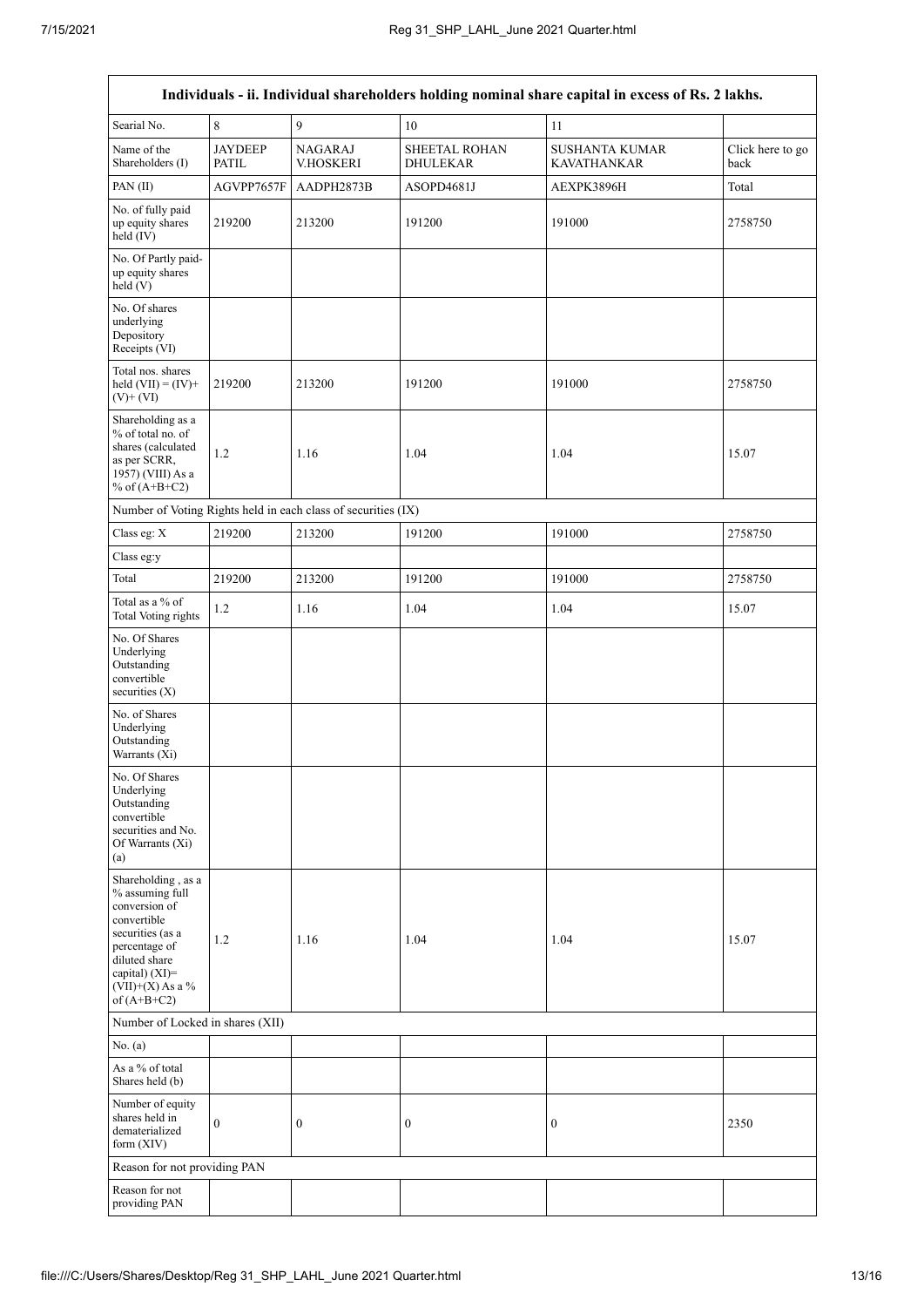| Any Other (specify)                                                                                                                                                                  |                                                               |                         |                           |                |                       |  |
|--------------------------------------------------------------------------------------------------------------------------------------------------------------------------------------|---------------------------------------------------------------|-------------------------|---------------------------|----------------|-----------------------|--|
| Searial No.                                                                                                                                                                          | $\mathbf{1}$                                                  | $\overline{c}$          | $\overline{3}$            | $\overline{4}$ |                       |  |
| Category                                                                                                                                                                             | <b>Bodies Corporate</b>                                       | <b>Clearing Members</b> | Non-Resident Indian (NRI) | <b>HUF</b>     |                       |  |
| Category / More<br>than 1 percentage                                                                                                                                                 | Category                                                      | Category                | Category                  | Category       |                       |  |
| Name of the<br>Shareholders (I)                                                                                                                                                      |                                                               |                         |                           |                | Click here to go back |  |
| PAN(II)                                                                                                                                                                              |                                                               |                         |                           |                | Total                 |  |
| No. of the<br>Shareholders (I)                                                                                                                                                       | 22                                                            | 5                       | $\overline{4}$            | 8              | 39                    |  |
| No. of fully paid<br>up equity shares<br>held (IV)                                                                                                                                   | 67601                                                         | 3100                    | 2365                      | 12618          | 85684                 |  |
| No. Of Partly paid-<br>up equity shares<br>$\text{held}(V)$                                                                                                                          |                                                               |                         |                           |                |                       |  |
| No. Of shares<br>underlying<br>Depository<br>Receipts (VI)                                                                                                                           |                                                               |                         |                           |                |                       |  |
| Total nos. shares<br>held $(VII) = (IV) +$<br>$(V)$ + $(VI)$                                                                                                                         | 67601                                                         | 3100                    | 2365                      | 12618          | 85684                 |  |
| Shareholding as a<br>% of total no. of<br>shares (calculated<br>as per SCRR,<br>1957) (VIII) As a<br>% of $(A+B+C2)$                                                                 | 0.37                                                          | 0.02                    | 0.01                      | 0.07           | 0.47                  |  |
|                                                                                                                                                                                      | Number of Voting Rights held in each class of securities (IX) |                         |                           |                |                       |  |
| Class eg: X                                                                                                                                                                          | 67601                                                         | 3100                    | 2365                      | 12618          | 85684                 |  |
| Class eg:y                                                                                                                                                                           |                                                               |                         |                           |                |                       |  |
| Total                                                                                                                                                                                | 67601                                                         | 3100                    | 2365                      | 12618          | 85684                 |  |
| Total as a % of<br><b>Total Voting rights</b>                                                                                                                                        | 0.37                                                          | 0.02                    | 0.01                      | $0.07\,$       | 0.47                  |  |
| No. Of Shares<br>Underlying<br>Outstanding<br>convertible<br>securities $(X)$                                                                                                        |                                                               |                         |                           |                |                       |  |
| No. of Shares<br>Underlying<br>Outstanding<br>Warrants (Xi)                                                                                                                          |                                                               |                         |                           |                |                       |  |
| No. Of Shares<br>Underlying<br>Outstanding<br>convertible<br>securities and No.<br>Of Warrants (Xi)<br>(a)                                                                           |                                                               |                         |                           |                |                       |  |
| Shareholding, as a<br>% assuming full<br>conversion of<br>convertible<br>securities (as a<br>percentage of<br>diluted share<br>capital) (XI)=<br>$(VII)+(X)$ As a %<br>of $(A+B+C2)$ | 0.37                                                          | 0.02                    | 0.01                      | 0.07           | 0.47                  |  |
| Number of Locked in shares (XII)                                                                                                                                                     |                                                               |                         |                           |                |                       |  |
| No. (a)                                                                                                                                                                              |                                                               |                         |                           |                |                       |  |
| As a % of total<br>Shares held (b)                                                                                                                                                   |                                                               |                         |                           |                |                       |  |
| Number of equity<br>shares held in<br>dematerialized<br>form (XIV)                                                                                                                   | 801                                                           | 3100                    | 2365                      | 12618          | 18884                 |  |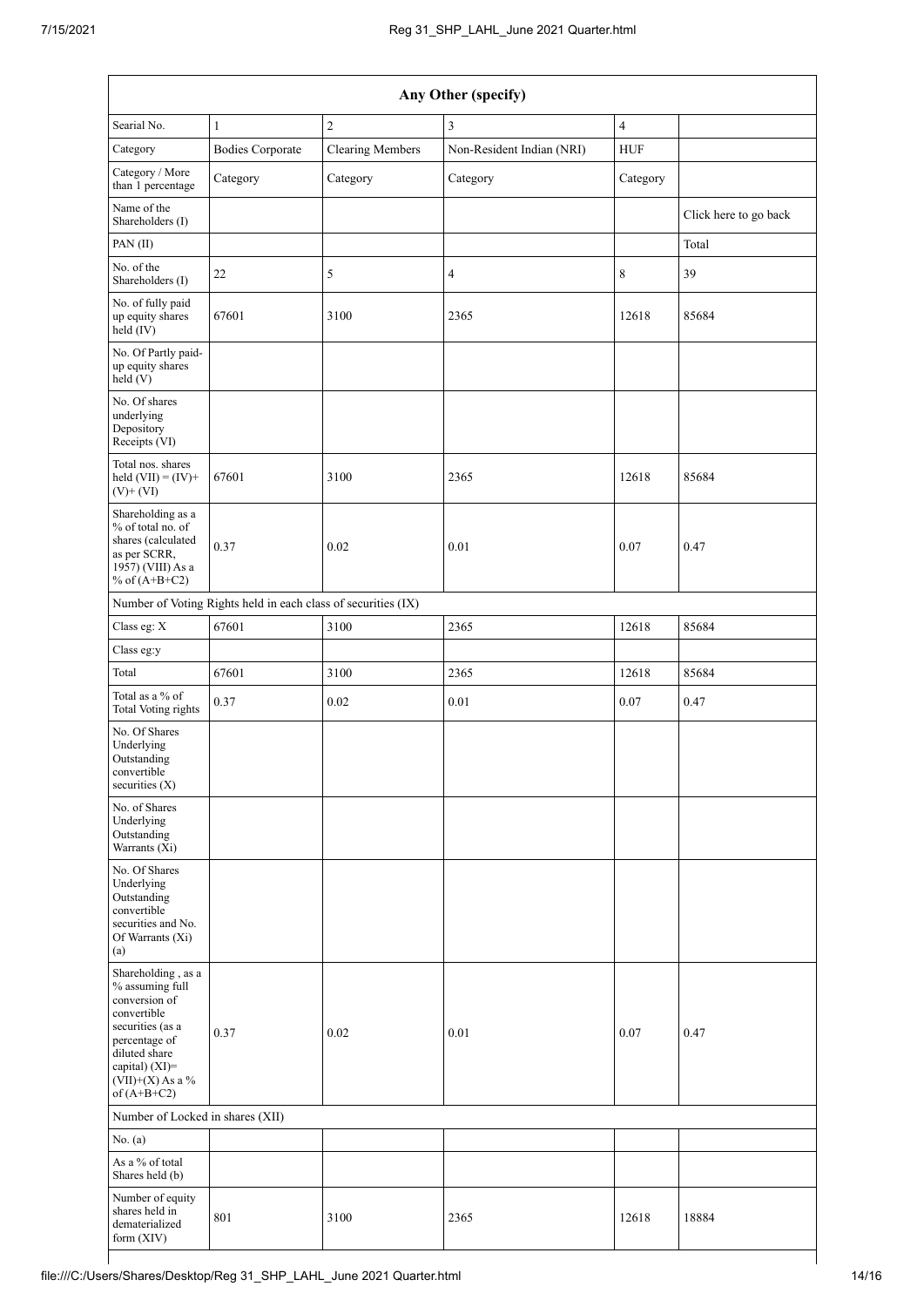| Reason for not providing PAN    |  |  |  |
|---------------------------------|--|--|--|
| Reason for not<br>providing PAN |  |  |  |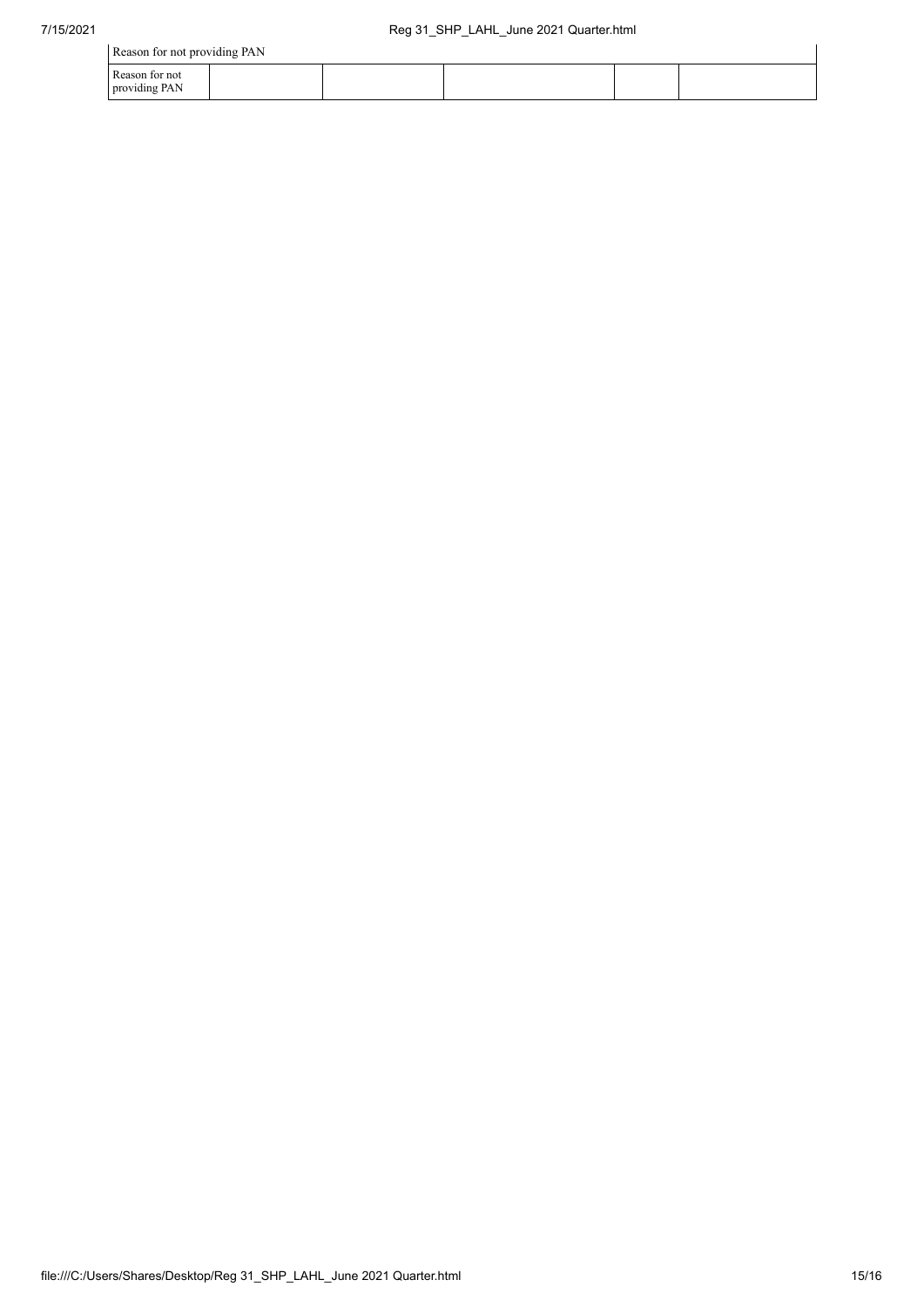Sr. No.Details of the SBODetails of the registered ownerDetails of holding/ exercise of right of the SBO in the reporting company, whether direct or indirect\*:Date of creation / acquisition of significant beneficial interestNamePAN Passport No. in case of a foreign nationalNationalityNationality (Applicable in case of Any other is selected)NamePAN Passport No. in case of a foreign nationalNationalityNationality (Applicable in case of Any other is selected)Whether by virtue of:SharesVoting rightsRights on distributable dividend or any other distributionExercise of controlExercise of significant influence